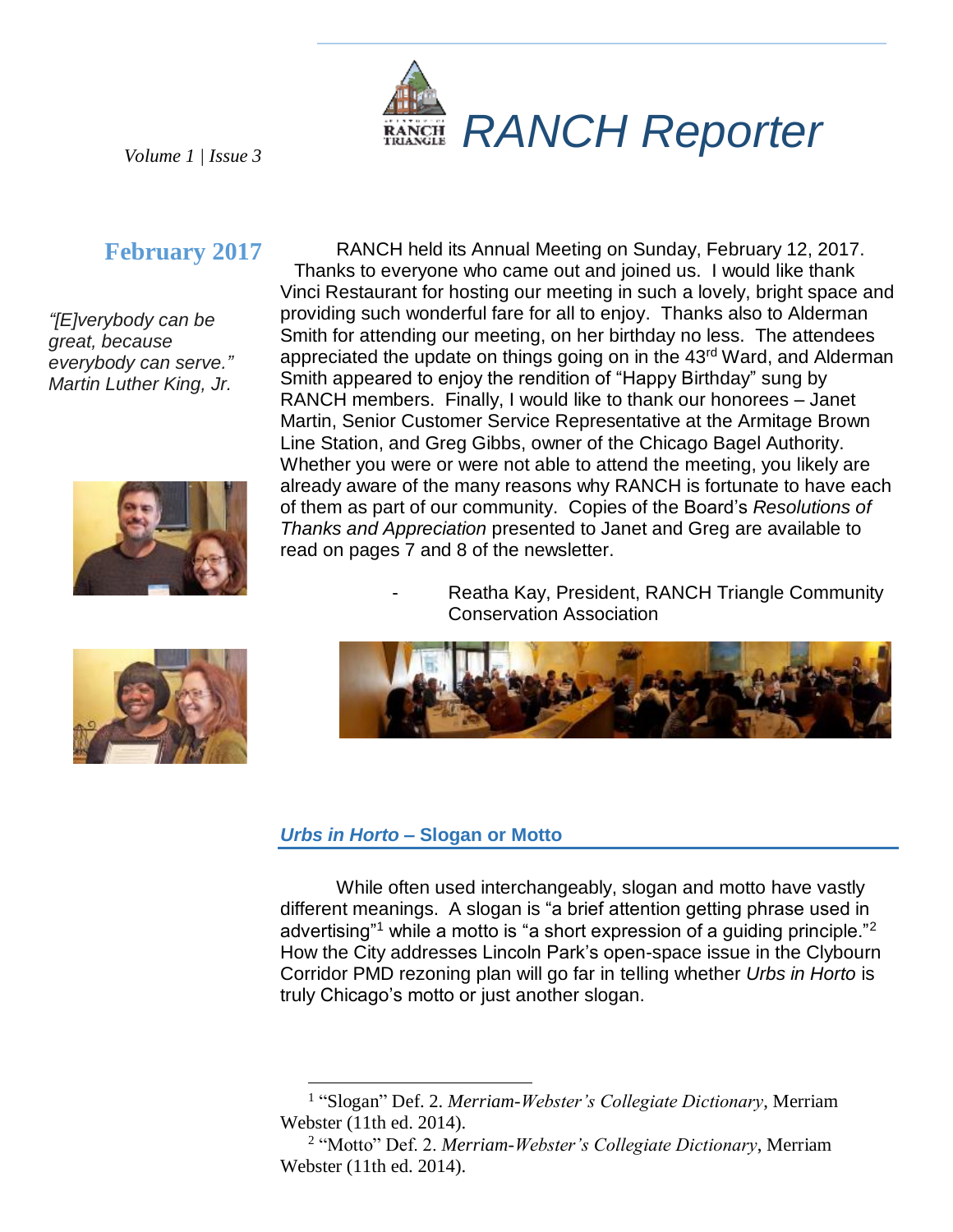The limited open space in the Lincoln Park community has come up in almost every public meeting held by the Department of Planning and Development ("DPD") concerning the Clybourn Corridor PMD. Aldermen Michele Smith and Brian Hopkins wrote an opinion piece published in the *Chicago Tribune* advocating for DPD to use this planning opportunity to address the open space deficit currently existing in the community. The CitySpace Plan prepared by the City advocates for 2 acres of space per 1,000 residents. 3 The Park District's Land Acquisition Plan, however, concludes that there are currently 6.98 acres of park land per 1,000 residents in Lincoln Park, <sup>4</sup> a position that ignores the CitySpace Plan's assessment that while Lincoln Park "appear[s] to be well served when considering total open space acreage…much of this open space is contained within lakefront parks that attract visitors from the entire Chicago metropolitan region..." <sup>5</sup> Moreover, the conclusion that the Lincoln Park community lacks adequate park space is supported by the Park District's own characterization of Lincoln Park as a magnet park - a park which regularly attracts large numbers of people from the metropolitan area and beyond.<sup>6</sup> The magnet park along our community's lakefront was designed to and indeed does attract and serve vastly different populations than our community, regional and citywide parks.<sup>7</sup> This is underscored by the fact that this portion of Lincoln Park includes, among other attractions, the Lincoln Park Zoo, the Chicago History Museum, the Lincoln Park Conservatory, the Peggy Notebart Nature Museum, the Alfred Caldwell Lily Pool and the North Pond Nature Sanctuary. If you exclude its eponymous park from the open space calculation, the entire Lincoln Park community has less than 26 acres of park space<sup>8</sup> – more than half of which alone (13.32 acres)<sup>9</sup> is contained in one park – Oz Park. When you calculate the community's open space using this figure, Lincoln Park residents have less than .41 acres of space per 1,000 residents - significantly less than the CitySpace Plan's goal.

l

<sup>3</sup> *CitySpace – An Open Space Plan for Chicago*, p. 27 (January 1998). Click [here](https://www.cityofchicago.org/city/en/depts/dcd/supp_info/cityspace_plan.html) for link to report.

<sup>4</sup> *2016 Land Acquisition Plan*, Chicago Park District, p. 26. Click [here](http://www.chicagoparkdistrict.com/departments/operations/planning-construction/) for link to Chicago Park District website. The *2016 Land Acquisition Plan* is located at the bottom of the Framework Plans document list.

 $5$  CitySpace – An Open Space Plan for Chicago, p. 26 (January 1998).

<sup>6</sup> *The Power of Parks: An Assessment of Chicago Parks' Economic Impact*, Chicago Park District, p. 3 (2014).

<sup>7</sup> *The Power of Parks: An Assessment of Chicago Parks' Economic Impact*, Chicago Park District, p. 4 (2014). Click [here](http://www.ccachicago.org/wp-content/uploads/2015/08/The-Power-of-Park-Brochure-150713-2-.compressed.pdf) for link to report.

<sup>&</sup>lt;sup>8</sup> Information regarding the respective acreage of the parks used in this calculation was compiled from *The Power of Parks: An Assessment of Chicago Park's Economic Impact*, Chicago Park District, App., pp. 26-39 (2014), and includes the following parks: Oz, Trebes, Clover, Clybourn, Goudy, Noethling (Grace (Wiggly Field)), Park 535, Park West, Privet, Schaefer, Supera, Adams, Bauler, Jonquil, and Wrightwood.

<sup>9</sup> *The Power of Parks: An Assessment of Chicago Parks' Economic Impact*, Chicago Park District, p. 28 (2014).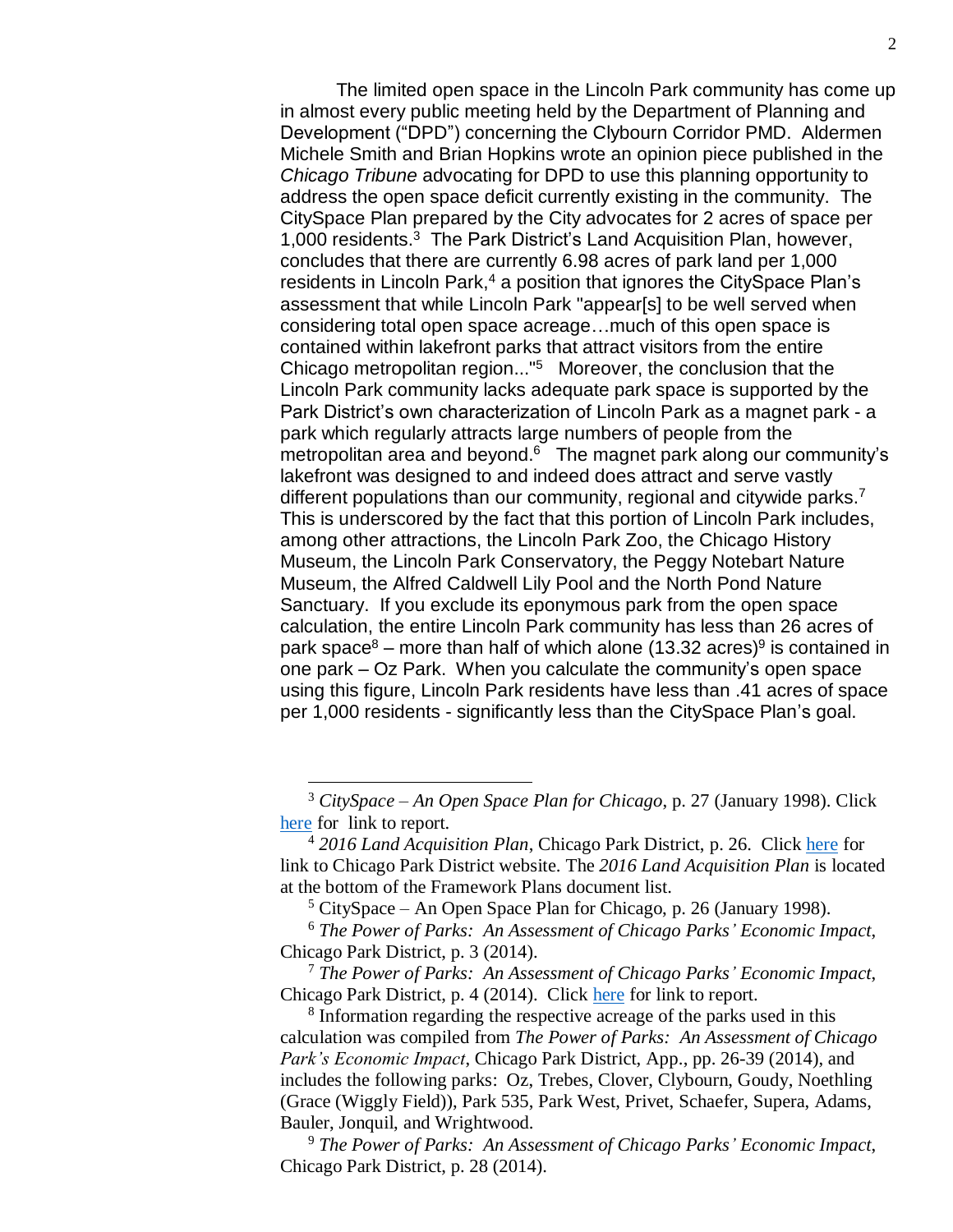As our neighborhood continues to grow and develop, the open space issues relating to quality of life and business and workforce development grow as well. Providing open, recreational space in the Clybourn Corridor PMD is not something that would merely benefit the existing community, but would increase the attractiveness of this area for business and knowledge workforce development. Open space should not be viewed as something competing with business and workforce development, but something that, as the City has already recognized, is required in order to be competitive with other cities.<sup>10</sup> As so aptly put by Aldermen Smith and Hopkins, "[w]e can create a public asset and still accommodate private interests on the last large tract of land to be developed in this part of the city." <sup>11</sup> The opportunity exists to add needed park space for the Lincoln Park community, and we call on the Chicago Park District to keep Chicago a true *Urbs in Horto*.

## **Why Cleaning up After Your Dog (or Your Neighbor's Dog) Is More Important Than You Think**

Dog poop left on the ground doesn't harm anyone – it will just decompose! This belief is just one of the many reasons veterinarians hear why dog fecal material is such an issue in our area. While the above is true, there are a lot of issues related to just letting it decompose that more than just pet owners should be aware of:

- Fecal material from dogs is the #3 cause of water pollution in our country!
- One gram (that is 1/8 of a teaspoon) of dog feces can contain as much as 23 million fecal bacteria, which may include bacteria which can infect humans such as Salmonella and Campylobacter.
- Studies have shown that about 15-20% of fecal samples from dogs have parasites in them, ranging from tapeworms, to roundworms, hookworms, whipworms, and even Giardia. None of us want to get that from our water!
- And of course, none of us are sticking our nose in this poop, but chances are every single one of us has stepped in a pile and had to clean that off our shoe. It stinks, it's gross, it's annoying, and it could even infect you with one of those bacteria or parasites!!

<sup>10</sup> *See CitySpace – An Open Space Plan for Chicago*, Executive Summary, p. ii. (January 1998).

<sup>&</sup>lt;sup>11</sup> Smith, Michele, & Hopkins, Brian (2017, December 22). Commentary: A legacy for the future: Parks in the reimagined Clybourn Corridor. *Chicago Tribune.* Retrieved from http:/[/www.chicagotribune.com](http://www.chicagotribune.com/) (Click [here](http://www.chicagotribune.com/news/opinion/commentary/ct-finkl-parkland-grant-park-montgomery-ward-perspec-1223-jm-20161222-story.html) for link to opinion piece).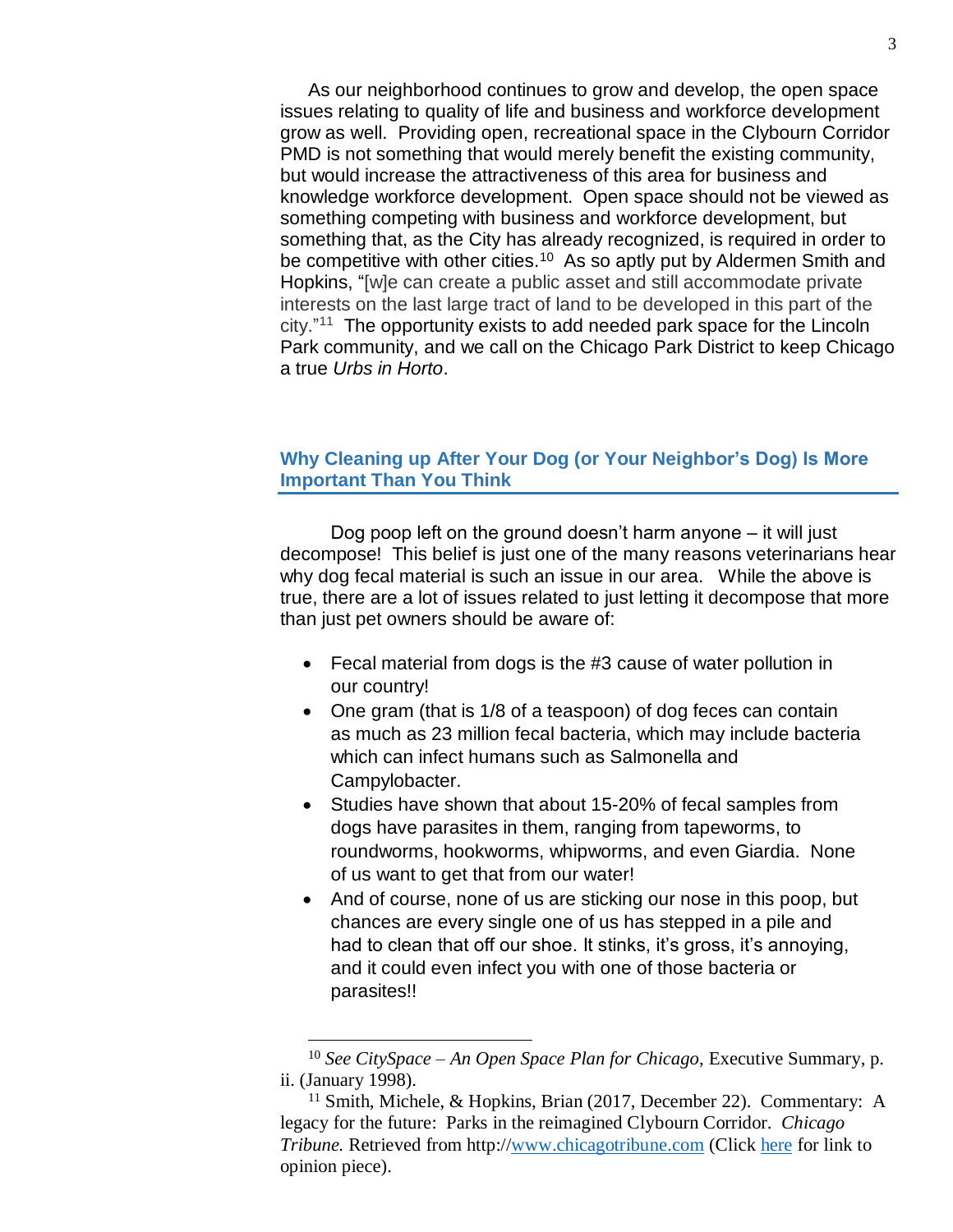So, what are some other reasons people leave their dog's waste where it lies? These are the other top reasons cited by most people, along with some suggested solutions:

- I forgot my bags at home. Solution: Put those bags right next to the leash, or buy a poop bag holder for the leash so they are always there. Some people even attach them right to their dogs' collars.
- I don't like to put it in bags because then it won't decompose. Solution: Buy biodegradable bags which are readily available these days and often even scented with lavender. Then they can decompose safely in the landfill.
- It's too dark! Solution: Carry a little flashlight or use your smartphone to help you see.
- I forgot to buy bags. Solution: Amazon subscribe and save makes it cheaper and easier to get routine deliveries to your house to help you avoid running out of bags.
- I can't bend down to pick it up my back is bad! Solution: Look for a device online such as the Gogo Stik or Auggie Dog. These let you pick the poop up without having to even touch the bag.
- No one will see it! In reality, they will! And they will probably step on it. In addition to that, if the wrong person sees you not pick it up, you could be fined! Solution: Don't be lazy!!

The issue of dog waste left in our area is a serious one, with pollution of our water, infections passed from dog to dog and even dogs to humans being the primary reasons. We encourage all our clients and neighbors to pick up after their dog each and every time. It's good for your dog's health, your health, and our planet!

> Ross D. Mahowald, DVM Mid-North Animal Hospital

Our special thanks to Dr. Ross for contributing this article and to Mid-North Animal Hospital for their generous offer to provide some dog waste stations for our neighborhood to help encourage people to pick-up! RANCH is working with Alderman Smith's office to work out the details of where and whether these dog waste stations can be set up around the neighborhood.

## **To Project and Serve**

Summertime in Chicago is a wonderful time where the weather is usually warm, the days are often sunny, and activities and festivals abound. One of the many options with which you may be familiar is Elevated Films Chicago. Elevated Films is a nonprofit organization that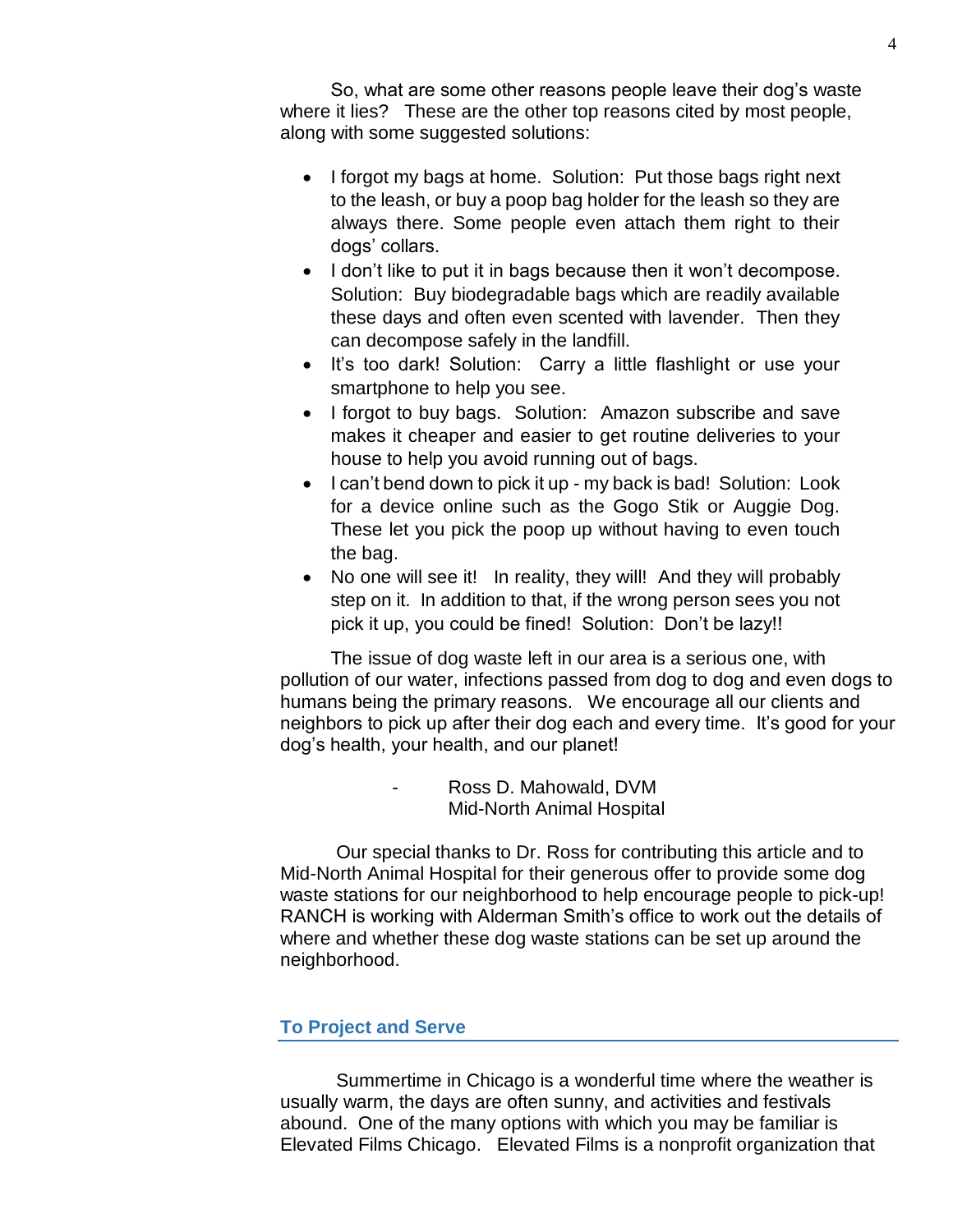screens first-run independent films before their theatrical or video ondemand releases. The films screened at these events are not ones normally found in mainstream theaters, but rather at local Art Houses – like The Music Box theater or The Century.

Elevated Films was started by two RANCH Triangle residents, Susie and Eddie Linker, modeled after the New York City based Rooftop Films' concept, with a charitable purpose - to support Chicago youth art programs. For example, at an Elevated Films event you may see a youthmade short film as an opener to the feature film, where the student then comes out and presents about their program; any net profits are donated back to the specific program highlighted at the event.

For Elevated Films, giving needed exposure to these youth art programs and their students is as important as any of the monies donated. While most people intuitively understand the importance of the arts to our society in general, studies have shown that art programs benefit child development in many important ways, including improved motor skills, social skills, problem-solving skills, creativity, focus, perseverance and overall academic performance. Many of the aforementioned are not only necessary for academic achievement but are basic skills necessary for success in life.

Elevated Films events, while held in outdoor venues, differ from Movies in the Park, as the movies are typically for adult audiences, seating is provided, and alcohol is served. Additionally, the night is usually opened with a performance by a live, local band. Therefore, the next time you are looking for something to do on a warm summer Chicago evening, just look for one of the City's fabulous outdoor venues, grab a craft brew or locally distilled spirit, sit back, and enjoy a movie under the stars – and the fact that you are supporting something important to this City's youth.

You can find out more about Elevated Films and its events on its website: [http://www.elevatedfimschicago.com/.](http://www.elevatedfimschicago.com/)

#### **Upcoming Events**

**Upcoming Public Meeting -** The Chicago Department of Planning and Development will host its next North Branch Industrial Corridor Modernization Public Meeting **Tuesday, February 21, at 6:00 pm at UI Labs (1415 Cherry Street).**

An RSVP is required for this meeting due to facility requirements. Please click [here](http://r20.rs6.net/tn.jsp?f=001L71LYm0IFp6O3Ms16MYObRDRLU9cGCLM14Wi4CtuQskEmdL5vZA6Sr_yAgMCyvDKyajlkRTIFq35Tix_nwWX43h5FdEvCsZoLf3Hn9iFS-OFF_BEmkD0UCMSXBcAuHMfRpi7EN7LF_P727svK5l80B-H4HnUHCnpat4EASSZSoXyt_mhDqpdOuwPspjg4pPrRLo2GKu0IzCIrEj-a1gzvqME8j2Ov5RGx9sPvvnuss8abuGZE2suMFhEQx3_5x8v8e00_Rt9TM4y8fxPS7ufUy-eR-3aEDot&c=MwjH3TUidmTaXlZmOwxwPCVPvvp7W5xlHYyB9vHOpVrgE6yzN9uvRQ==&ch=gtGgirIHxkaky4zLAesG5dKHuZxEIVXVsy4tPYfumK1I_PWkyLOWxQ==) to register. Presentation material are posted on DPD's [website,](http://r20.rs6.net/tn.jsp?f=001L71LYm0IFp6O3Ms16MYObRDRLU9cGCLM14Wi4CtuQskEmdL5vZA6Sr_yAgMCyvDKF7jFkUmfDtjwNip49yZwBJPrAU2Q8_ezm1cPacLkQ2vBvsnKzpaLx6eBQ19AVcI630SNiMXfzWL03Id6sKts33ql6mn1jSG3JZlF5ZgCgoTIxBLI3y25f5jJywWH12WVWRLYF80eEUM57jtPn488AwkpVbr6M0OXvMotWPD3sWmBJCYfqaeA8MuCOwBBbUiu0BDXe6f_zlQY1Wq9CJoxQA==&c=MwjH3TUidmTaXlZmOwxwPCVPvvp7W5xlHYyB9vHOpVrgE6yzN9uvRQ==&ch=gtGgirIHxkaky4zLAesG5dKHuZxEIVXVsy4tPYfumK1I_PWkyLOWxQ==) and you may contact [DPD@cityofchicago.org](mailto:DPD@cityofchicago.org) with any questions.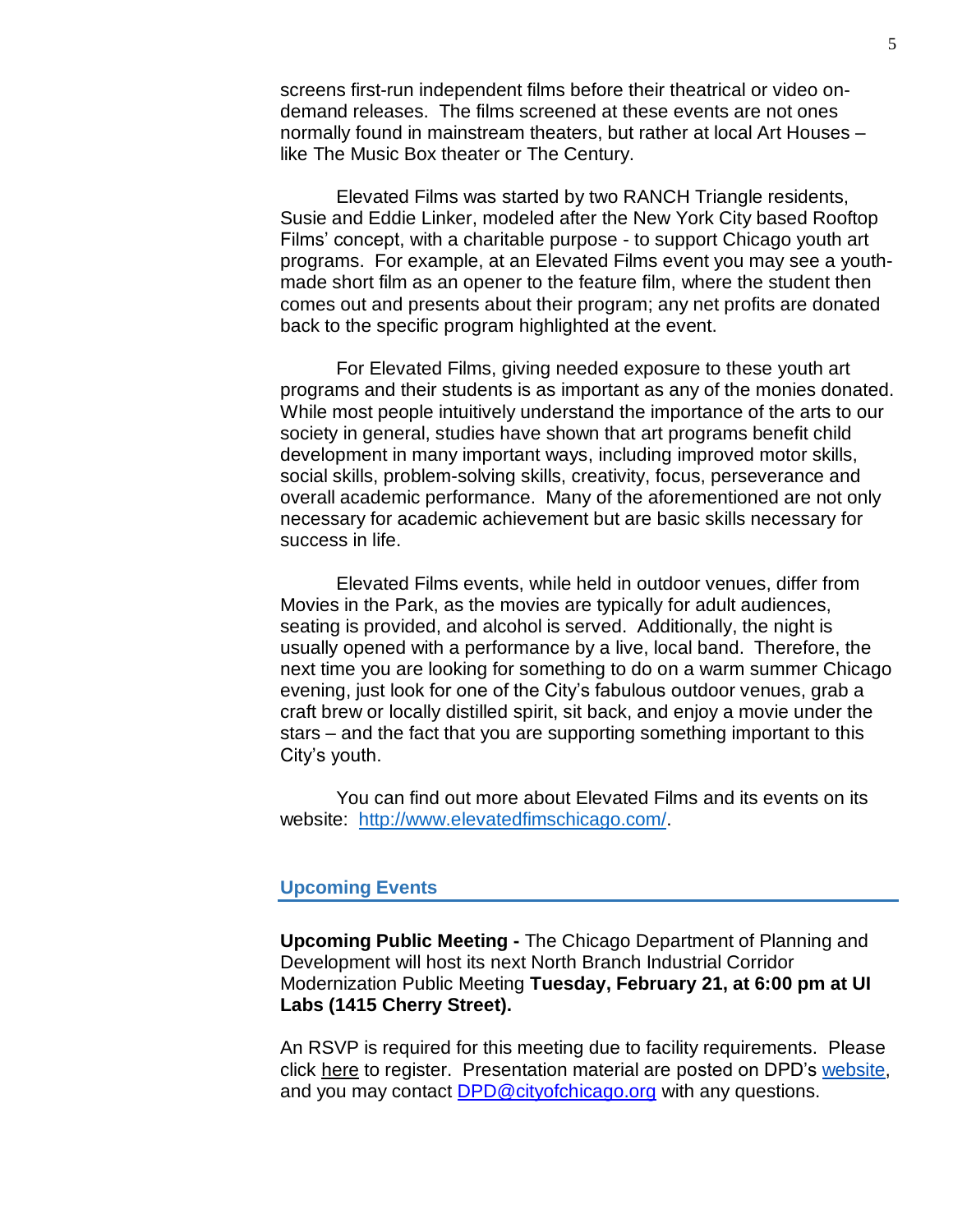### **Friends of Mayer's** *Mayer Magnet Benefit* **- Friday, March 31st from 7pm – 11 pm at Salvatore's Ristorante**

Tickets are \$110 per person. Tickets go on sale Monday, February 27, 2017. **Online Auction –** Even if you can't attend the Benefit, you can still support Mayer and experience the bidding fun! The online auction will begin on **Wednesday, March 22nd** and will showcase fantastic packages, including vacations, staycations, restaurant gift certificates, tickets to sporting events and concerts, and much, much more! If you would like to donate an auction item for this event, please contact Stacey Kaplan at [donations@friendsofmayer.org.](mailto:donations@friendsofmayer.org) You can find out more information about the event and the online auction on the Friends of Mayer [website.](http://www.friendsofmayer.org/)

Please remember to support your local businesses, because they support your community.

Stay in touch with community meetings and happenings by becoming a member of RANCH. Sign up on [www.RANCHtriangle.org,](http://www.ranchtriangle.org/) and follow RANCH on Facebook at: [https://www.facebook.com/RANCH-](https://www.facebook.com/RANCH-Triangle-Community-Conservation-Association-108461592543401/)[Triangle-Community-Conservation-Association-108461592543401/](https://www.facebook.com/RANCH-Triangle-Community-Conservation-Association-108461592543401/)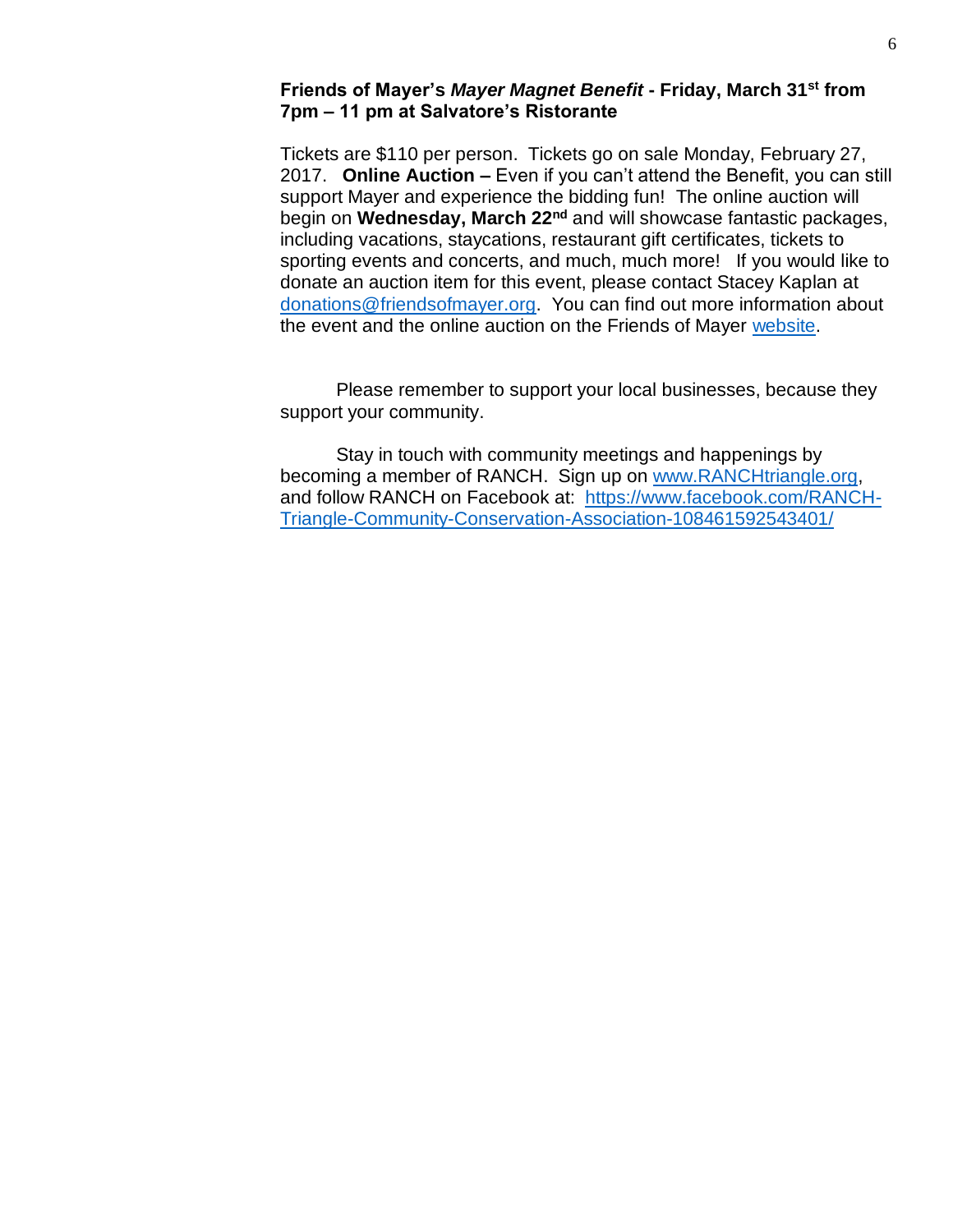# **RESOLUTION OF THANKS AND APPRECIATION**

WHEREAS, RANCH Triangle Community Conservation Association ("RANCH") is a non-profit corporation duly incorporated under the Illinois Not-For-Profit Act; and

WHEREAS, the mission of RANCH includes, in part, Improving the physical and social conditions of the RANCH Triangle community neighborhood; and

WHEREAS, the Armitage Brown Line station is located along the northern boundaries of RANCH; and

WHEREAS, Janet Martin is the Chicago Transit Authority's (CTA) Senior Customer Service Representative at the Armitage Brown Line Station; and

WHEREAS, Janet Martin is known throughout the RANCH Triangle community and greater Lincoln Park community for the kindness, professionalism and warmth shown to residents and visitors alike; and

WHEREAS, the Board of Directors believes that Janet Martin, through her actions, contributes to the goodwill of the community;

WHEREFORE, IT IS RESOLVED that the Board of Directors, on behalf of its membership, wishes to express its appreciation and gratitude to Janet Martin for the dedication, kindness, and warmth she has shown to residents and visitors in the performance of duties and the goodwill these actions add to our community; and

IT IS FURTHER RESOLVED, that copies of this resolution shall be furnished to Alderman Michele Smith and the Chicago Transit Board.

The undersigned hereby certifies that she is the duly elected Secretary of RANCH Triangle Community Conservation Association, a corporation duly formed pursuant the State of Illinois, and that the foregoing is a true record of a resolution duly adopted at the Annual Meeting of the above-named corporation on February 12, 2017.

IN WITNESS WHEREOF, the undersigned affixes her signature this  $12<sup>th</sup>$  day of February 2017.

Micheline Sabatte, Secretary

\_\_\_\_\_\_\_\_\_\_\_\_\_\_\_\_\_\_\_\_\_\_\_\_\_\_\_\_\_\_\_\_\_\_\_\_\_\_\_\_\_\_\_